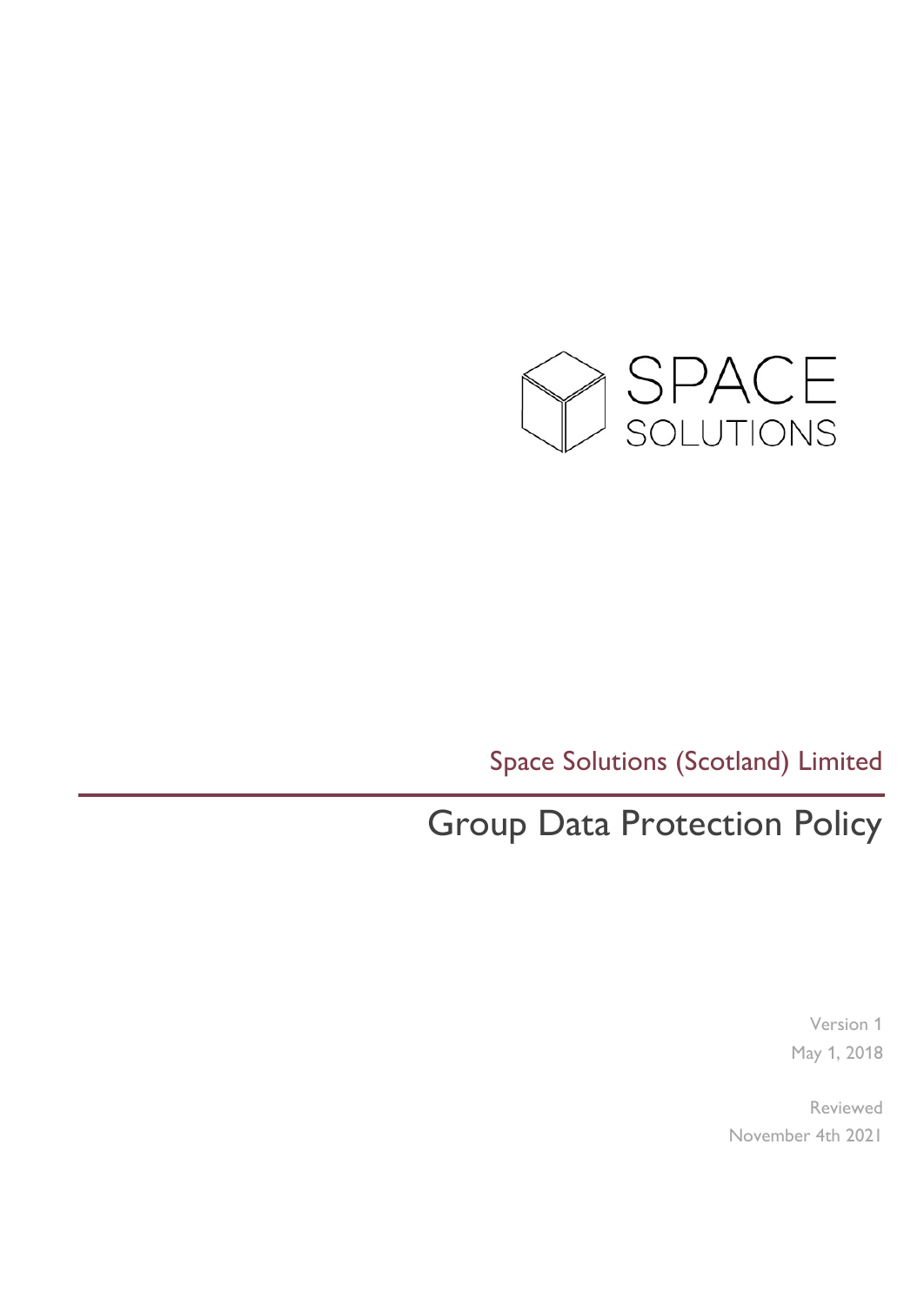

## Contents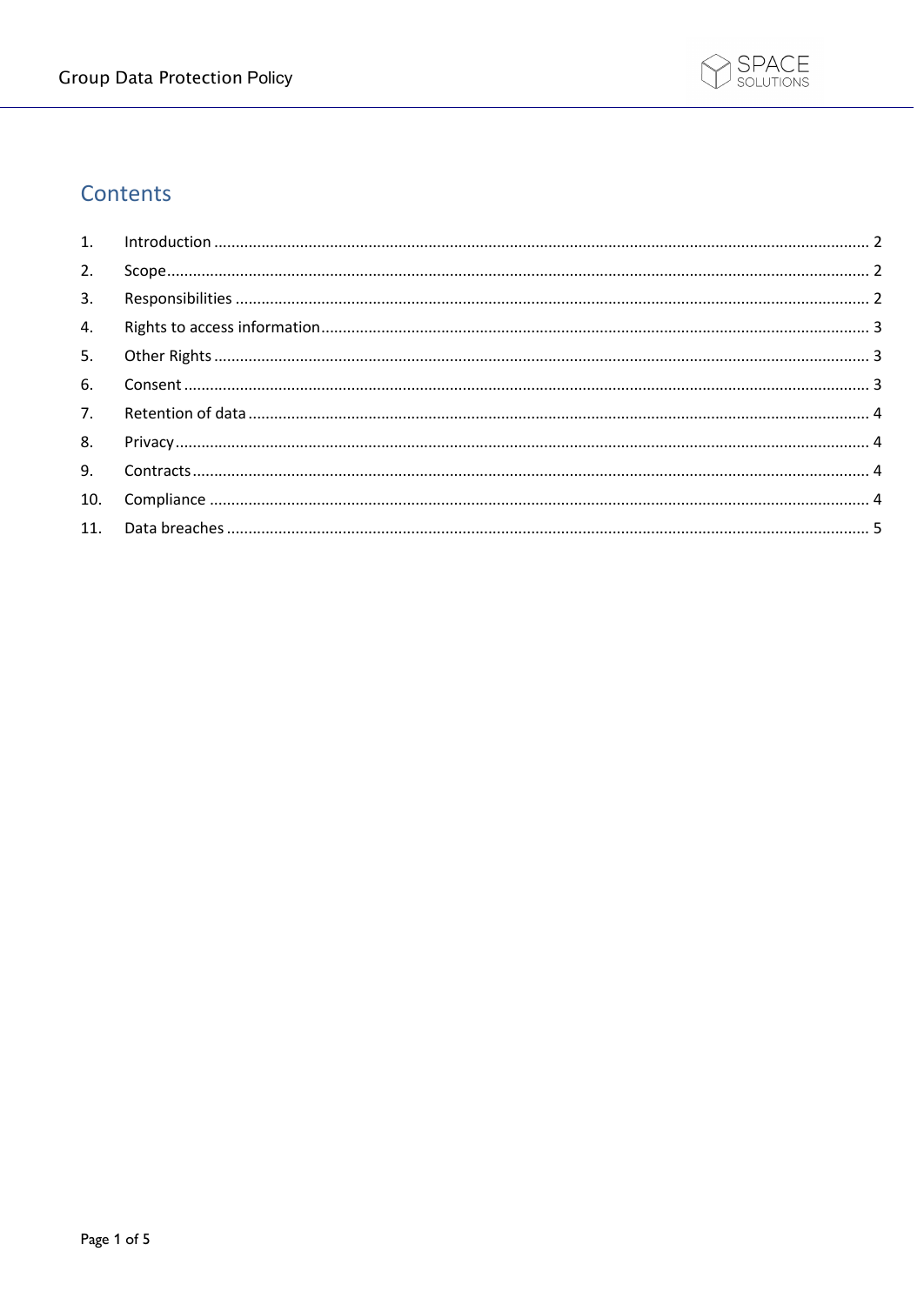

## <span id="page-2-0"></span>1. Introduction

Space Solutions (Scotland) Limited, including is subsidiary trading divisions, needs to keep certain information about its employees, customers, suppliers and other users to allow it to monitor performance, achievements, and health and safety, for example. It also needs to process information so that workers can be recruited and paid, customers can be billed, payments processed, marketing undertaken, and legal obligations complied with.

To comply with the law, information must be collected and used fairly, stored safely and not disclosed to any other person unlawfully. To do this, Space Solutions (Scotland) Limited must comply with the Data Protection Principles, which are set out in the General Data Protection Regulation (GDPR), EU Regulation 2016/679. Article 5 sets out seven principles:

- 1. Lawfulness, fairness and transparency;
- 2. Purpose limitation;
- 3. Data minimisation;
- 4. Accuracy;
- 5. Storage limitation;
- 6. Integrity and confidentiality;
- 7. Accountability.

Anyone who processes data on behalf of Space Solutions (Scotland) Limited, including but not limited to, employees; temporary workers; consultants; contractors or others who process or use any personal information must ensure that they follow these principles at all times. To ensure that this happens, Space Solutions (Scotland) Limited has developed this Data Protection Policy, and accompanying procedure.

#### <span id="page-2-1"></span>2. Scope

This document provides the policy framework for the proper processing of personal information at Space Solutions (Scotland) Limited, through which the appropriate processing of personal information can be achieved and audited. It provides information to employees, temporary workers, contractors and consultants at Space Solutions (Scotland) Limited regarding their responsibilities, in respect of the processing of personal information and the means of support available.

This policy applies to all processing of personal information in Space Solutions (Scotland) Limited regardless of the actual or intended purpose of that processing. A more specific policy expanding on this is available relating to the protection of employee information. Personal information is defined as recorded information, in any form and regardless of media, created or received by Space Solutions (Scotland) Limited in the transaction of business or conduct of affairs pertaining to any living individual, or which could pertain to any living individual when aggregated with other information in the possession of Space Solutions (Scotland) Limited. The GDPR requires that the specific needs of micro, small and medium sized enterprises must be taken into account.

## <span id="page-2-2"></span>3. Responsibilities

Space Solutions (Scotland) Limited is identified as the Data Controller for the information in its charge for the purposes of the GDPR. It is also identified as a Data Processor. Overall responsibility for compliance with Data Protection lies with the Chairman. All employees, temporary workers, consultants and contractors of Space Solutions (Scotland) Limited are responsible for ensuring that any personal information processed in the course of their duties, is processed in accordance with the requirements of the GDPR.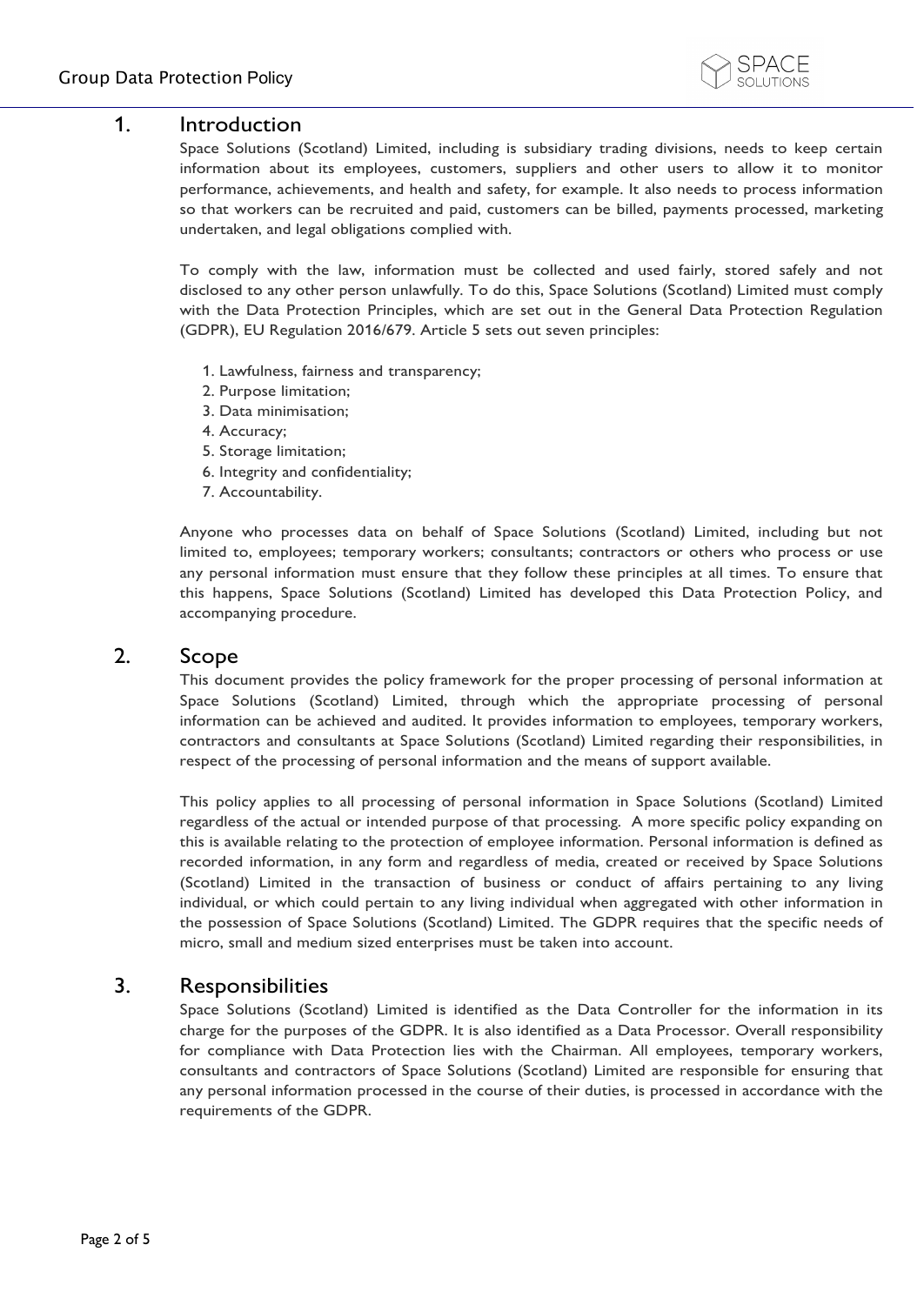

All employees, temporary workers, consultants and contractors are responsible for:

- i. Checking that any information that they provide to Space Solutions (Scotland) Limited in connection with their employment is accurate and up to date;
- ii. Informing Space Solutions (Scotland) Limited of any changes to information, which they have provided, e.g. changes of address;
- iii. Informing Space Solutions (Scotland) Limited of any errors or changes in employee information. Space Solutions (Scotland) Limited cannot be held responsible for any such errors unless the employee has informed Space Solutions (Scotland) Limited of them.

#### <span id="page-3-0"></span>4. Rights to access information

The GDPR applies to personal data held by an organisation. It allows people 12 years of age and over, to find out what personal information is held about them and why it is held, by making a Subject Access Request (SAR). Personal data is any information which is capable of identifying a living individual e.g. name and address, audio or video recording, CCTV image, email address, postcode, photograph etc. A SAR can include both electronic information and paper records.

Information about making a subject access request is contained within the Data Protection procedure, and on Space Solutions (Scotland) Limited's website.

## <span id="page-3-1"></span>5. Other Rights

The GDPR has introduced some new rights for individuals, where they can request the data processor to:

- i. restrict or suppress their personal data;
- ii. have their data erased. This is known as "the right to be forgotten";
- iii. have inaccurate personal data rectified or completed if it is incomplete.

None of these rights are absolute and only apply in certain circumstances. An individual can make a request verbally or in writing. Space Solutions (Scotland) Limited then has one calendar month to respond to a request.

The GDPR also provides individuals the right to object to the processing of their data in certain circumstances. It also has provisions on automated decision-making processes. More specific guidance is contained within the Data Protection procedure.

#### <span id="page-3-2"></span>6. Consent

The GDPR requires that clear and unambiguous consent must be obtained from the data subject. The Data Controller should be able to demonstrate that the data subject has given their consent to the processing of their data. Individuals should be informed of the processing, especially where profiling and direct marketing is undertaken. More specific guidance on consent is contained within the Data Protection procedure. Processing sensitive information

Sometimes it is necessary to process sensitive personal information. This may be to ensure that Space Solutions (Scotland) Limited is a safe place for everyone, or to operate other Space Solutions (Scotland) Limited policies, such as the sick pay policy or equality policies. Space Solutions (Scotland) Limited will also ask for information about health needs, such as allergies to forms of medication, or any health conditions or disabilities. Because this information is considered sensitive, and it is recognised that the processing of it may cause concern or distress to individuals, employees will be asked to give express consent for Space Solutions (Scotland) Limited to process this information.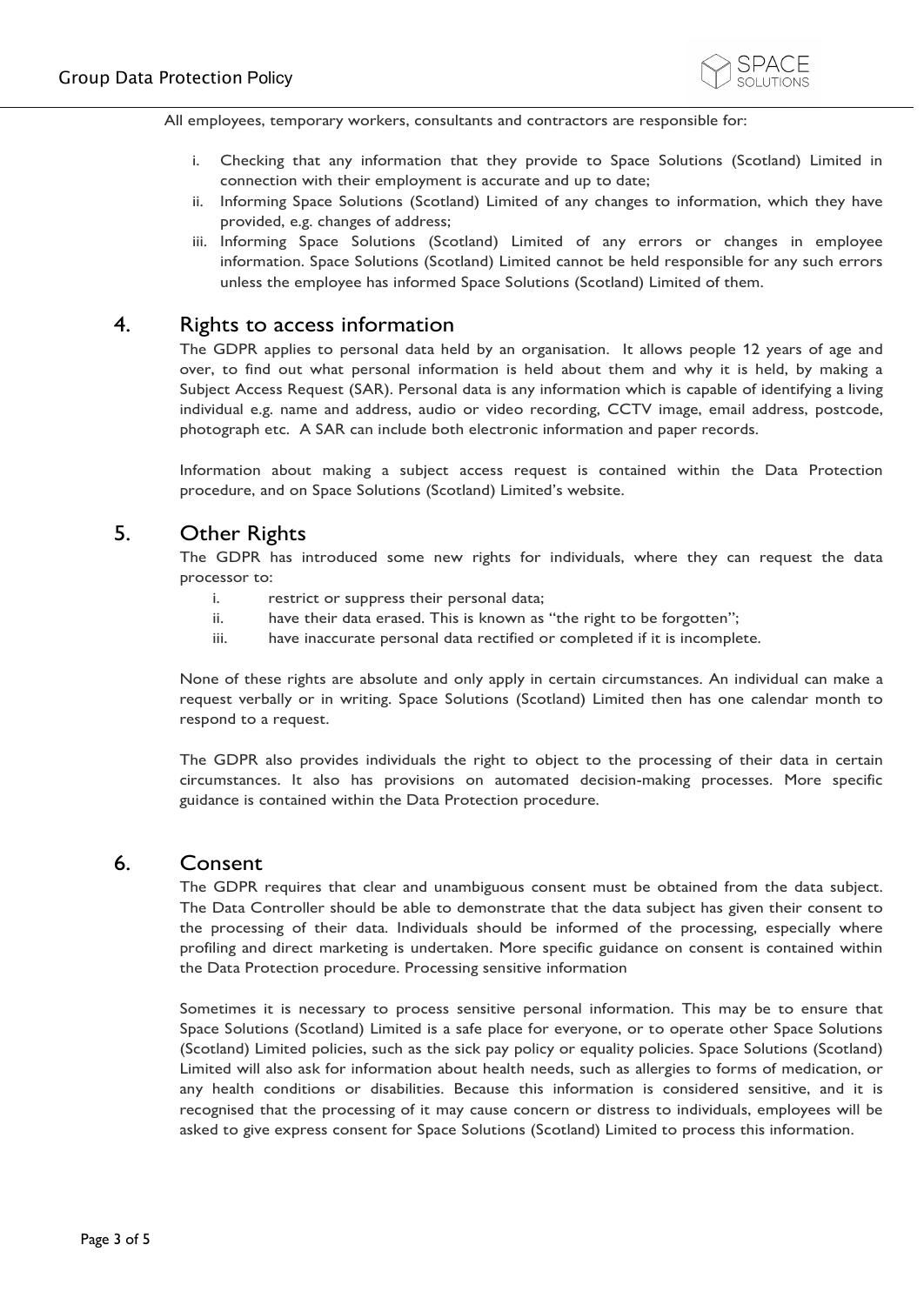

## <span id="page-4-0"></span>7. Retention of data

Space Solutions (Scotland) Limited will keep some forms of information for longer than others. This will include information necessary in respect of pensions, taxation, potential or current disputes or litigation regarding the employment, and information required for job references. For more detail please refer to the Records & Information Management Policy and procedure.

## <span id="page-4-1"></span>8. Privacy

The GDPR ensures that individuals have the right to be informed about the collection and use of their personal data. This is a key transparency requirement under the GDPR.

Space Solutions (Scotland) Limited must provide individuals with information including: the purposes for the processing of their personal data; our retention periods for that personal data, and who it will be shared with.

The GDPR calls this 'privacy information'.

GDPR requirements are about ensuring that privacy information is clear and understandable for individuals. The GDPR says that the information you provide to people about how you process their personal data must be:

- i. concise, transparent, intelligible and easily accessible;
- ii. written in clear and plain language, particularly if addressed to a child; and
- iii. free of charge.

## <span id="page-4-2"></span>9. Contracts

Space Solutions (Scotland) Limited as the data controller must ensure that when using third party data processors, it has written contracts in place. The contract is important so that both parties understand their responsibilities and liabilities under GDPR.

As the data controller Space Solutions (Scotland) Limited is responsible for compliance with the GDPR and must only appoint data processors who can provide 'sufficient guarantees' that the requirements of the GDPR will be met and the rights of individuals protected. In the future it is envisaged that Space Solutions (Scotland) Limited will require third party data processors to adhere to an approved code of conduct or certification scheme. No such schemes are currently available.

Data processors must only act on the documented instructions of Space Solutions (Scotland) Limited acting as the data controller.

## <span id="page-4-3"></span>10. Compliance

Compliance with the GDPR is the responsibility of employees, temporary workers, consultants and contractors working at Space Solutions (Scotland) Limited. Any deliberate breach of the data protection policy may lead to disciplinary action being taken, or even a criminal prosecution. It may also result in personal liability for the individual. Any questions or concerns about the interpretation or operation of this policy should be taken up with the Data Protection Officer (DPO).

<span id="page-4-4"></span>The Compliance Manager has been appointed as Space Solutions (Scotland) Limited's DPO. Any breaches of the GDPR could result in fines levied by the ICO. These could range from £500,000 to a maximum of 4% of turnover.